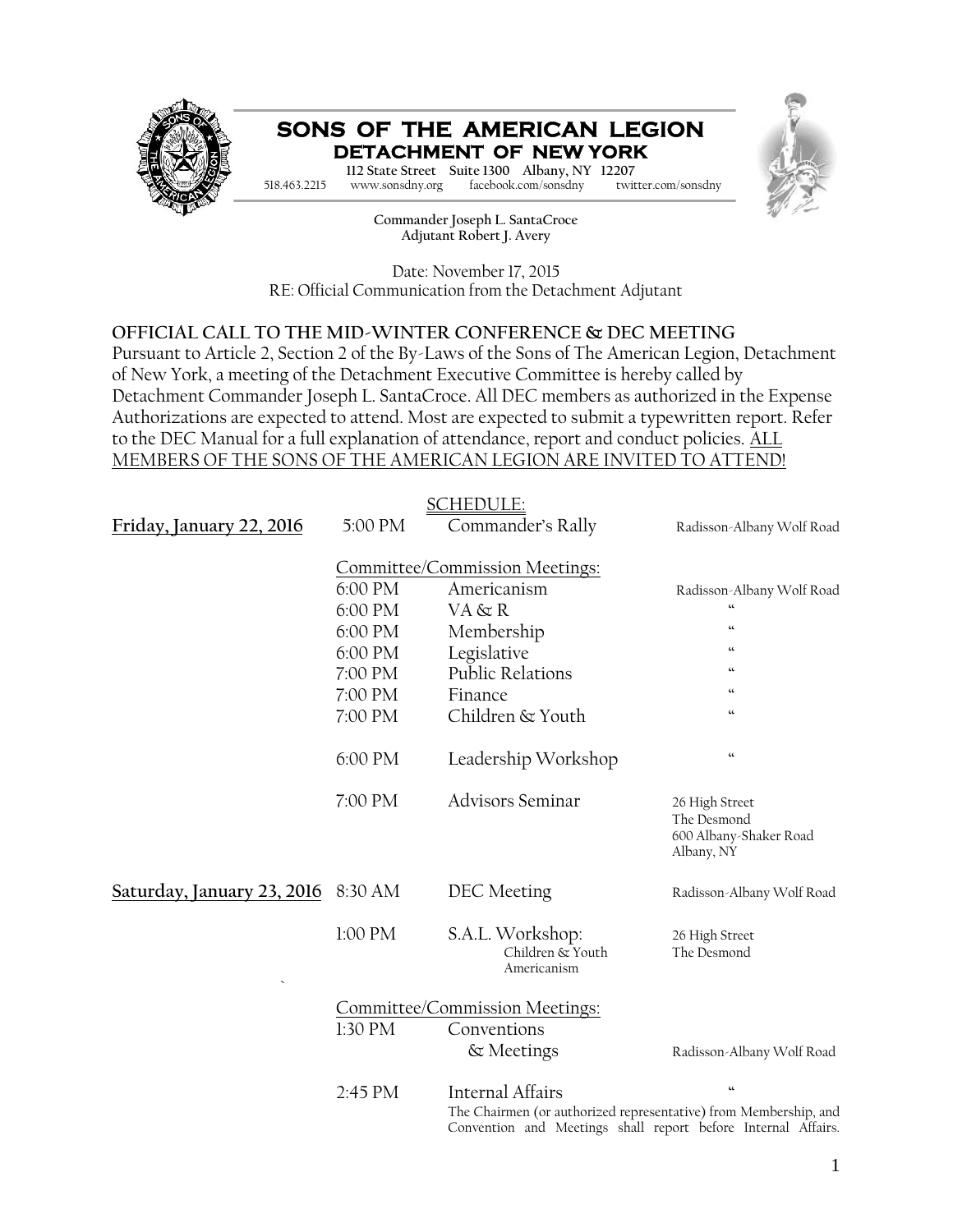**Sunday, January 24, 2016** 8:30 AM DEC Meeting Radisson-Albany Wolf Road

### Note: Meeting Room locations at the Radisson-Albany will be posted.

- Lodging: A block of rooms is being held at the Radisson-Albany, 205 Wolf Road, Albany, NY. The rooms are \$117.00/single/double. A Housing Form is included with this mailing, and MUST be used to obtain reservations. Deadline for reservations is 3:00 PM on January 8, 2016. Please bring your own tax-exempt form!
- Directions: Thruway Exit 24 to I-87 North (The Northway), take Exit 4. Turn right at the ramp to the Radisson-Albany, turn left off the ramp and left again at the light onto Albany-Shaker Road to reach The Desmond.

All Detachment Commission/Committee Chairmen or representative are expected to attend The American Legion Committee Meeting(s) of your Program and be prepared to provide a verbal Report to the DEC if possible. Other SONS members are encouraged to attend Legion Committee Meetings as well. All Legion Committee Meetings are held at The Desmond. The complete schedule for The American Legion is available on the Department website.

\*\*\*\*\*The Annual Department Mid-Winter Dinner will take place Saturday – January 23, 2016 with a reception at 6:00 pm followed by dinner at 7:00 pm. Those who wish to attend will be required to pay a nominal fee of \$30.00 which includes the reception, dinner, and gratuity. Only ticket holders will be allowed entrance to this affair. Enclosed is a dinner reservation form. Please return your dinner reservation and check to Department Headquarters. Tickets will be issued on a first-come, first-served basis. As last year's dinner was a sell-out with over 600 attending, we advise you to make your reservation early. Tickets must be picked up before 4:00 pm January 23, 2016 at The American Legion Office, Room 112, The Desmond.

### MID-WINTER REPORTING PROCEDURES

The following Committee Chairmen will give their reports before the Executive Committee as called by the Internal Affairs Chairman:

> Membership Convention & Meetings Member Training & Development

The following will send their reports directly to the Adjutant who will consolidate and make copies for distribution at the Meeting:

ALL District Commanders Commander's Advisory

The deadline for pre-submitted reports is January 10, 2016…………NO EXCEPTIONS! If at all possible please email your report preferably in Microsoft Word format.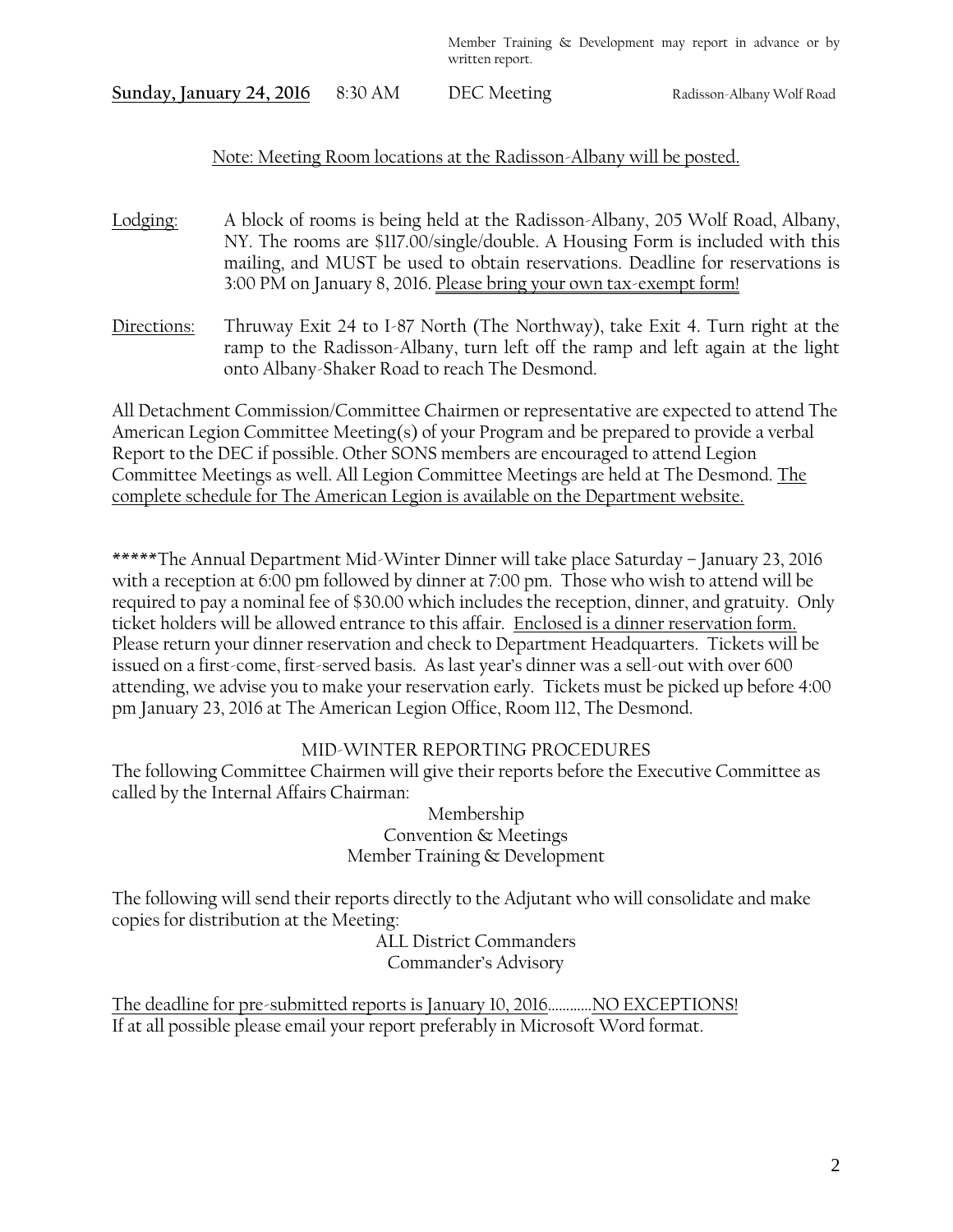

# *THE AMERICAN LEGION DEPARTMENT OF NEW YORK*

*97 th ANNUAL MID-WINTER CONFERENCE*

### *RECEPTION AND DINNER RESERVATION FORM*

*Enclosed is my check made payable to The American Legion, Department of New York, in the amount of \$\_\_\_\_\_\_\_\_\_\_\_for\_\_\_\_\_\_\_\_\_\_\_ticket (s) at \$30.00 each for the 97<sup>th</sup> Annual Mid-Winter Conference reception and dinner, on Saturday, January 23, 2016. (Price includes reception, dinner, and gratuity.)*

| <b>STREET ADDRESS:</b> |                                                                                 |
|------------------------|---------------------------------------------------------------------------------|
| CITY:                  | STATE:<br>ZIP:                                                                  |
| COUNTY:                | DISTRICT:                                                                       |
|                        |                                                                                 |
| <b>Send Check to:</b>  | ATTN: Barbara Kerr                                                              |
|                        | The American Legion                                                             |
|                        | Department of New York                                                          |
|                        | 112 State Street, Suite 1300                                                    |
|                        | Albany, New York 12207                                                          |
| <b>NOTE:</b>           | All reception and dinner tickets will be held at headquarters and may be picked |
|                        | up on January 22-23, 2016 at The American Legion office (Room 112) in The       |
|                        |                                                                                 |

*Tickets must be picked up BEFORE 4:00 pm on Saturday January 23, 2016.*